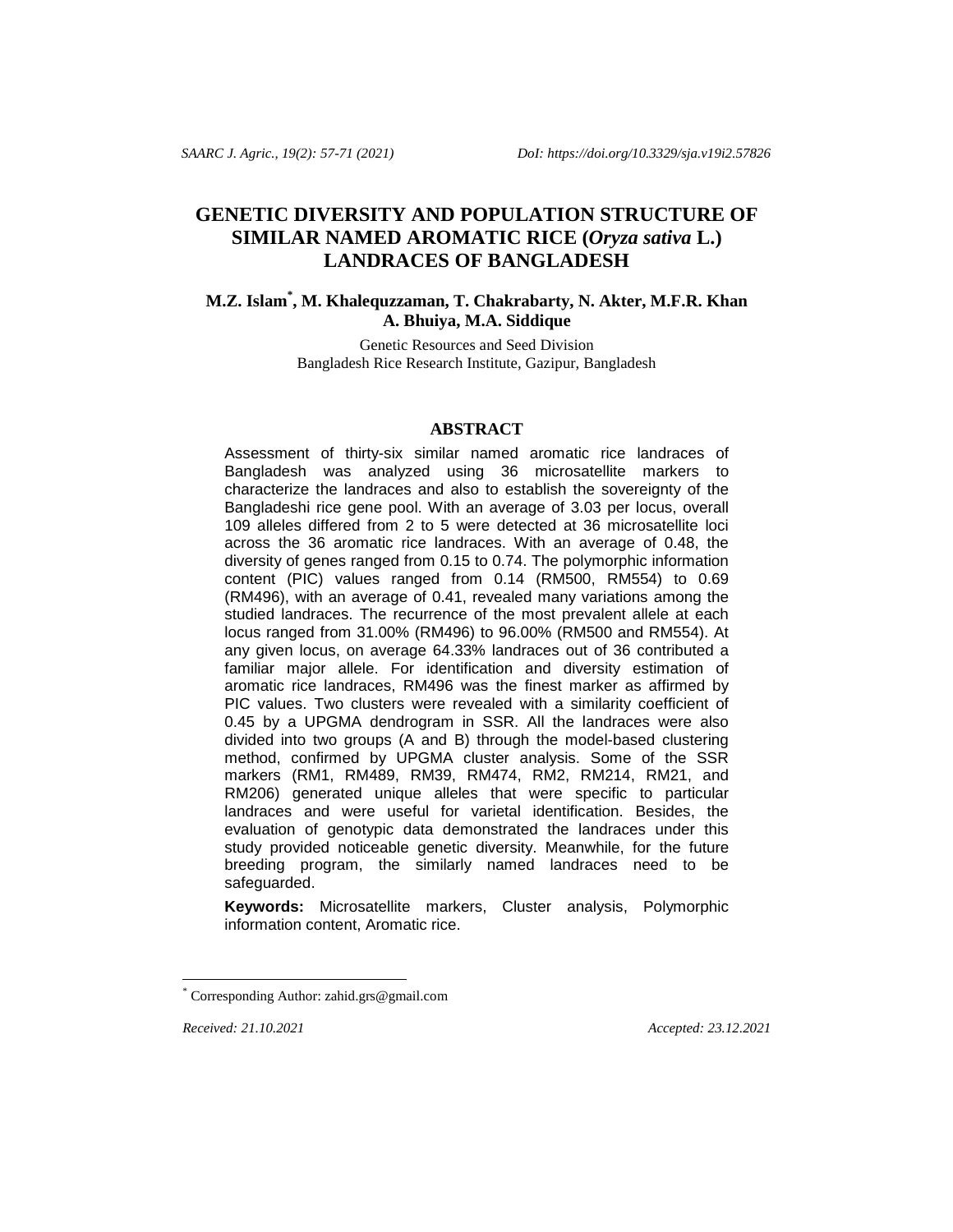#### **INTRODUCTION**

One of the most popular food crops in the world is rice (*Oryza sativa* L.). In the case of special occasions and export purposes, aromatic rice is preferred over nonaromatic rice for its notable features. Also, due to its superior grain qualities and pleasant aroma aromatic rice is a notable class of rice with high market value (Singh et al., 2000). It's believed that the foothills of Himalayas, covering Bihar, Uttar Pradesh in India, and the Tarai region of Nepal are the center of diversity of aromatic rice landraces. After that, aromatic rice germplasm might be dispersed to the other different states within India and also neighboring countries like Bangladesh and excellently adapted to the local environments of those areas (Khush, 2000). At present, Bangladesh has more than 8000 rice germplasm of which more than 100 identified as aromatic landraces (Islam et al., 2016).

Aromatic rice landraces of Bangladesh generally have short and medium bold grain types with pleasurable aroma (Shahidullah et al., 2009). Usually, aromatic rice landraces contained tall-statured, the smaller number of panicles, high stem weight, lower yields, and are also susceptible to lodging and pests. Due to the presence of a non-functional betaine aldehyde dehydrogenase 2 (BADH<sub>2</sub>) aromatic germplasm effuses fragrance which also responsible for low grain yield (Bradbury et al., 2005; Bradbury et al., 2008). Most of the aromatic rice landraces in Bangladesh are locally adapted, photoperiod-sensitive, and grown under rainfed lowland ecosystem during Transplanted Aman season (July to December). The average yield of high yielding rainfed lowland rice in Bangladesh is  $3.4$  t ha<sup>-1</sup>, whereas the average yield of aromatic rice is 2.0-2.3 t ha<sup>-1</sup>.

Currently, the valuable gene pool of aromatic rice landraces of Bangladesh is being eroded day by day because of the introduction of high yielding varieties (HYV) and their poor yield performance. Exploring diversity in the landrace collection is very essential for identifying new genes and further improvement of the germplasm (Thomson et al., 2007). However, similarly named rice germplasm was cultivated all over Bangladesh was identified (Hamid et al., 1982; Ahmed et al., 2016). Besides, different genotypes maybe got the same name given by many farmers or a particular genotype acquired several slightly deviated names. Hence, it is very important to study a similar named aromatic rice germplasm to identify whether they are the same or different. Some small and medium-grained of Bangladeshi aromatic rice landraces have the excellent aroma and few other quality traits like elongation after cooking, taste, etc. For measuring genetic diversity in crop germplasm and evaluating evolutionary relationships the commencement of PCR-based molecular marker technology provides highly effective and reliable tools (Islam et al*.*, 2018a). Simple sequence repeat (SSR) markers can serve as the marker for selection and affords several advantages over other markers across various molecular markers (Roy et al.,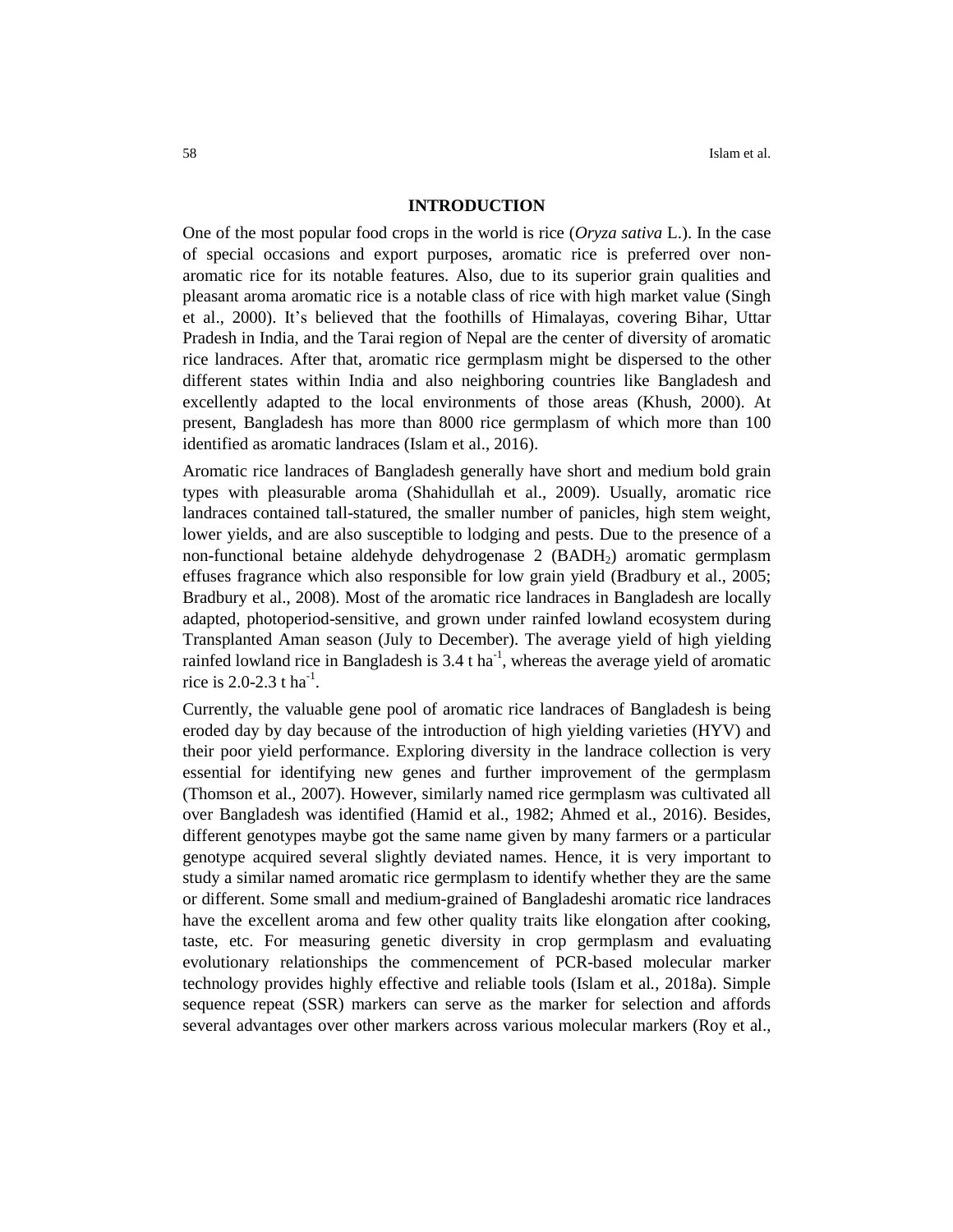2016; Islam et al., 2019). Due to high reproducibility, simplicity, easy scoring ability, multi-allelic nature, hyper-variability, co-dominant inheritance, and genome-wide coverage SSR markers are highly suitable for characterizing rice germplasm (Powell et al., 1996). For genetic diversity analysis, characterization of genotypes, cultivar identification, marker-assisted selection breeding, and population structure assessment in several rice genetic studies, recently many researchers have been used SSR markers (Choudhury et al., 2013; Islam et al.*,* 2018b). With the above background information, the present inquiry was undertaken by using SSR markers to assess the genetic variation in 36 similar named aromatic rice landraces of Bangladesh.

## **MATERIALS AND METHODS**

## **Plant materials and molecular marker**

We used 36 aromatic rice accessions representing landraces, farmer's varieties, and pure lines preserved in Bangladesh Rice Research Institute (BRRI) genebank as shown in Table1. These accessions were studied in the Molecular Laboratory of Genetic Resources and Seed Division of BRRI during 2016-17 for diversity analysis. A total of 42 pairs of primers were used from the previous studies on rice (McCouch et al., 2002; Islam et al., 2018a, 2018b); some were selected randomly. Detailed information of the primers is obtained from the websitewww.gramene.org/ markers/microsat.

## **Molecular analysis using SSR marker**

Five grams seeds from each landrace were first germinated and then germinated seeds were sown in the earthen pots. The pots were kept in the net house for collecting 2g fresh leaf samples for DNA extraction. DNA was isolated from young leaves of rice plants using the minor modified miniscale method (Islam et al*.*, 2018a). Polymerase chain reaction (PCR) was carried out in a volume of 10 μL. Each reaction mixture contains 3.0 μL genomic DNA, 1.0 μL of 10 X PCR buffer (MgCl<sub>2</sub>) free),  $1.35 \mu L$  of  $25 \text{ mmol/L MgCl}_2$ ,  $0.2 \text{ mM of a dNTPs mix}$ ,  $0.5 \mu L$  of each forward and reverse primers, 1 unit of Taq DNA polymerase and 3.43 μL sterile deionized water. PCR profile was set as follow: 1 cycle at 94 °C for 5 min (initial denaturation), followed by 35 cycles of 94 $\degree$ C for 45 s (denaturation), annealing at 55 $\degree$ C for 45 s and extension at 72°C for 1.3 min. Then additional temperature (final extension) of 72 °C for 7 minutes at the end of 35 cycles. The PCR products were subjected to electrophoresis in 0.5X TBE buffer for 1.5 to 2.50 h. The gel was stained with ethidium bromide solution for 25 min. Following this, the gel was viewed under UV light using a gel documentation system (XR System, Uvitec Cambridge, France).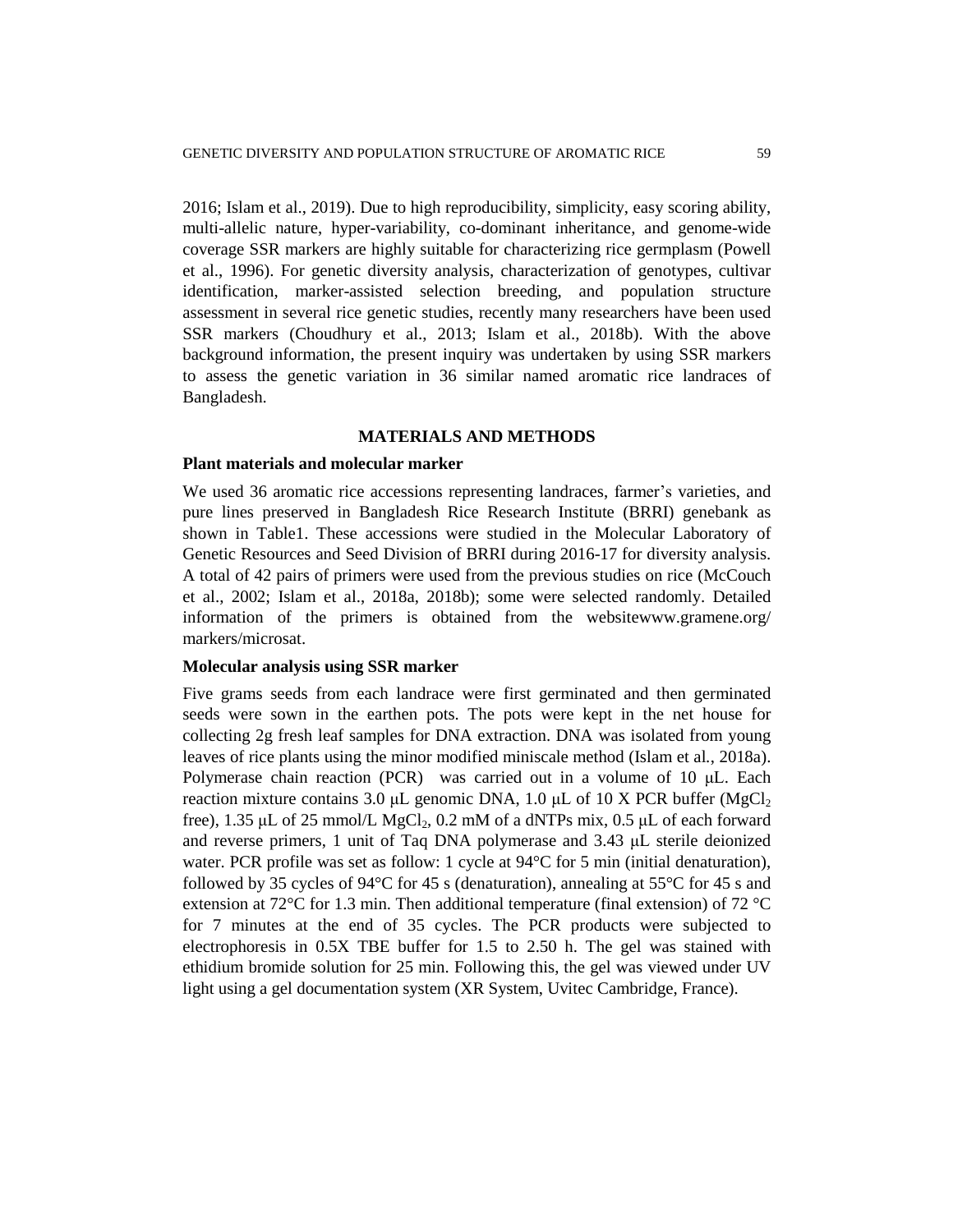| Sl. No.        | Landraces          | Code Name      | Acc.<br>No. | Season | District    | Origin     | 1.7% KOH<br>(aroma) |
|----------------|--------------------|----------------|-------------|--------|-------------|------------|---------------------|
| $\mathbf{1}$   | Chinigura          | C1             | 6719        | T.Aman | Gazipur     | Bangladesh | Scented             |
| $\mathfrak{2}$ | Chinigura          | C <sub>2</sub> | 2412        | T.Aman | Dhaka       | Bangladesh | Light scented       |
| 3              | Chinigura          | C <sub>3</sub> | 4867        | T.Aman | Mymensingh  | Bangladesh | Light scented       |
| $\overline{4}$ | Chinigura          | C <sub>4</sub> | 7572        | T.Aman | Habiganj    | Bangladesh | Scented             |
| 5              | Chiniguri          | C <sub>5</sub> | 1424        | T.Aman | Dhaka       | Bangladesh | Scented             |
| 6              | Chiniguri          | C <sub>6</sub> | 1880        | T.Aman | Kishoreganj | Bangladesh | Scented             |
| $\tau$         | Sakkorkhora        | S1             | 1605        | T.Aman | Patuakhali  | Bangladesh | Scented             |
| 8              | Sakkorkhana        | S <sub>2</sub> | 4761        | T.Aman | Barguna     | Bangladesh | Scented             |
| 9              | Sakkorkhana        | S3             | 5338        | T.Aman | Bagerhat    | Bangladesh | Scented             |
| 10             | Sakkorkhana        | S4             | 7316        | T.Aman | Jhalakati   | Bangladesh | Light scented       |
| 11             | Sakkorkhana        | S5             | 7500        | T.Aman | Pirojpur    | Bangladesh | Light scented       |
| 12             | Sakkorkhora        | S6             | 7506        | T.Aman | Pirojpur    | Bangladesh | Scented             |
| 13             | Kataribhog         | K1             | 232         | T.Aman | Mymensingh  | Bangladesh | Light scented       |
| 14             | Kataribhog         | K <sub>2</sub> | 1091        | T.Aman | Jessore     | Bangladesh | Scented             |
| 15             | Kataribhog         | K3             | 1491        | T.Aman | Tangail     | Bangladesh | Scented             |
| 16             | Kataribhog TAPL-78 | K4             | 2505        | T.Aman | Gazipur     | Bangladesh | Scented             |
| 17             | Kataribhog TAPL-79 | K5             | 2506        | T.Aman | Gazipur     | Bangladesh | Scented             |
| 18             | Kataribhog TAPL-80 | K <sub>6</sub> | 2507        | T.Aman | Gazipur     | Bangladesh | Scented             |
| 19             | Kataribhog TAPL-81 | K7             | 2508        | T.Aman | Gazipur     | Bangladesh | Scented             |
| 20             | Kataribhog TAPL-82 | K8             | 2509        | T.Aman | Gazipur     | Bangladesh | Scented             |
| 21             | Kataribhog TAPL-83 | K <sub>9</sub> | 2510        | T.Aman | Gazipur     | Bangladesh | Scented             |
| 22             | Kataribhog TAPL-84 | K10            | 2511        | T.Aman | Gazipur     | Bangladesh | Scented             |
| 23             | Kataribhog TAPL-85 | K11            | 2512        | T.Aman | Gazipur     | Bangladesh | Scented             |
| 24             | Kataribhog TAPL-86 | K12            | 2513        | T.Aman | Gazipur     | Bangladesh | Light scented       |
| 25             | Kataribhog TAPL-87 | K13            | 2514        | T.Aman | Gazipur     | Bangladesh | Light scented       |
| 26             | Kataribhog TAPL-88 | K14            | 2515        | T.Aman | Gazipur     | Bangladesh | Scented             |
| 27             | Kataribhog         | K15            | 4362        | T.Aman | Gazipur     | Bangladesh | Scented             |
| 28             | Kataribhog         | K16            | 4363        | T.Aman | Gazipur     | Bangladesh | Scented             |
| 29             | Kataribhog         | K17            | 4791        | T.Aman | Dinajpur    | Bangladesh | Light scented       |
| 30             | Kataribhog         | K18            | 7082        | T.Aman | Sylhet      | Bangladesh | Light scented       |
| 31             | Begunbichi         | B1             | 508         | T.Aman | Rangpur     | Bangladesh | Light scented       |
| 32             | Begunbichi         | B <sub>2</sub> | 740         | T.Aman | Rangamati   | Bangladesh | Light scented       |
| 33             | Begunbichi         | B <sub>3</sub> | 986         | T.Aman | Khulna      | Bangladesh | Scented             |
| 34             | Begunbichi         | <b>B4</b>      | 1465        | T.Aman | Dhaka       | Bangladesh | Light scented       |
| 35             | Begunbichi         | B <sub>5</sub> | 1678        | T.Aman | Faridpur    | Bangladesh | Scented             |
| 36             | Begunbichi         | B6             | 4088        | T.Aman | Nilphamari  | Bangladesh | Non-scented         |

Table 1. Information on collection site, source and local name of the landraces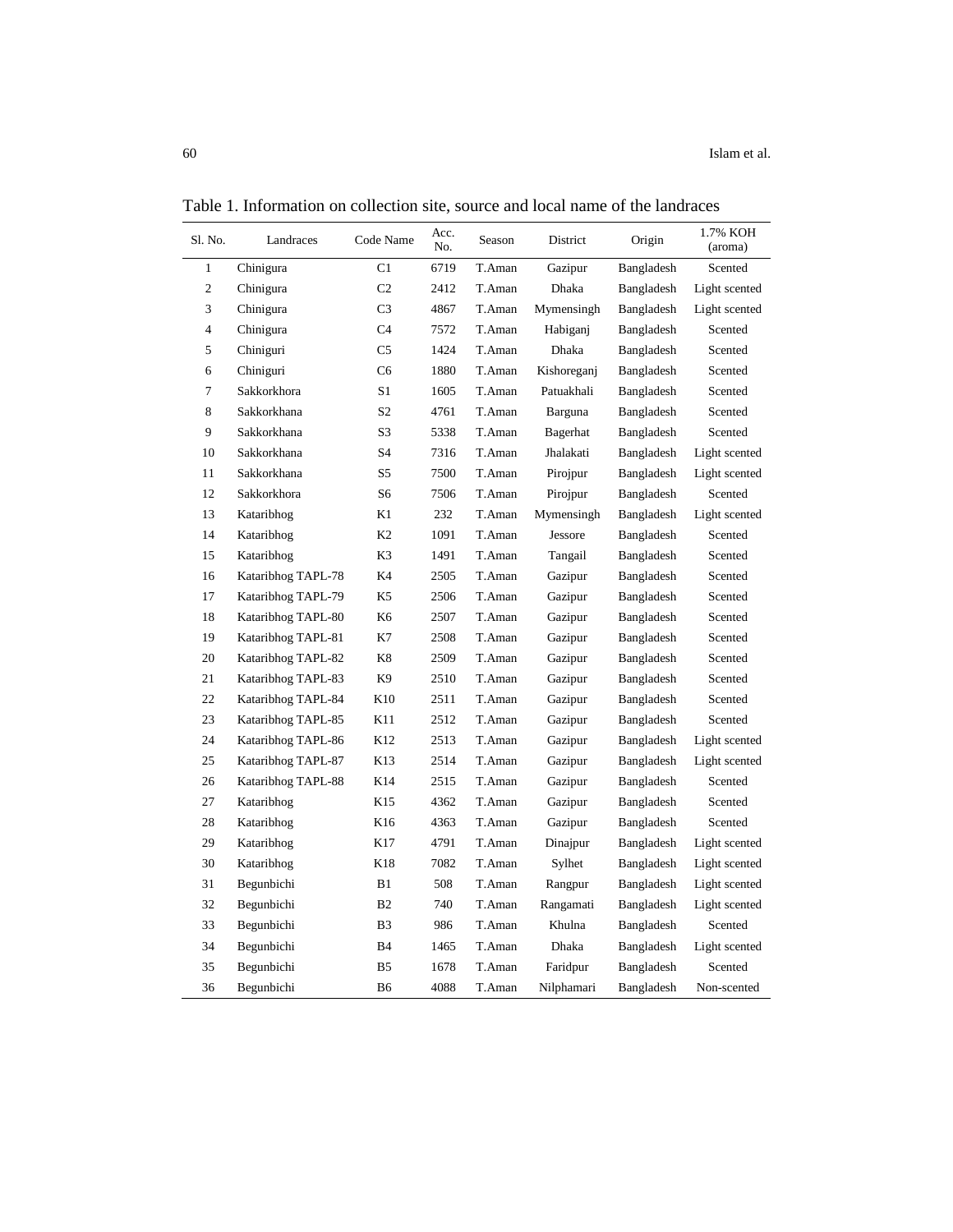#### **Data Analysis**

The molecular weight for each of the markers was measured using the AlphaEaseFC 4.0 software. The summary statistics include the number of alleles per locus, major allele frequency, and polymorphism information content (PIC) was obtained by the use of Power Marker V 3.25 (Liu and Muse, 2005). The allele frequency data from Power Marker software was calculated to export data and scored as 1 or 0 indicating the presence and absence of products of a particular size. NTSYS-pc software (Rohlf, 2002) was used for dendrogram construction.

The population structure of 36 aromatic landraces was determined using the STRUCTURE V2.3.4 software (Pritchard et al., 2000; Falush et al., 2003). The number of populations (K) investigated here and ranged (1 - 10), replication: 5, burnin period length: 5000, run-length: 50000, and also a model allowing for admixture and correlated allele frequency. The output of the analysis was harvested using the 'Structure harvester' program [\(http://taylor0.biology.ucla.edu\)](http://taylor0.biology.ucla.edu/) and determined the final K value ( $K = 2$  was optimum for this analysis) based on both the LnP (D) and Evanno's ΔK (Evanno et al., 2005). In summary, the major patterns of variation in the multilocus dataset, an analysis of molecular variance (AMOVA) was performed using GenAlEx V 6.5 (Peakall and Smouse, 2012).

#### **RESULTS AND DISCUSSION**

For the efficient characterization, conservation, documentation and utilization of biodiversity, evaluation of genetic disparity in germplasm collections are obligatory. Genetic diversity in crop material is used as the basis for varietal improvement. The use of germplasm can be measured from the amount of available diversity in the material. The main objective is to know the possibility of classifying individual landraces into dissimilar groups from each genetic diversity study. Landraces which are studied in this context showed remarkable variations among the landraces for distinct agro-morphological traits (data not given). Molecular characterization, on the other hand, is the alternative approach to overcome several limitations of morphological characterization, which are high experimental cost, long evaluation time, and environmental effects. In past times characterization, genetic diversity and population structure of Bangladeshi rice germplasm have been studied by using molecular markers (Ahmed et al., 2016; Siddique et al., 2017; Islam et al., 2018a).

#### **Genetic diversity**

All the 36 aromatic rice landraces were genotyped with 42 simple sequence repeat (SSR) markers. Six markers (RM224, RM215, RM536, RM537, RM192, RM193) were found monomorphic (data are not shown), exhibiting one allele at each locus for all the landraces among 42 SSR markers. Then again, based on polymorphism 36 SSR markers were selected to use for molecular characterization of the aromatic rice landraces.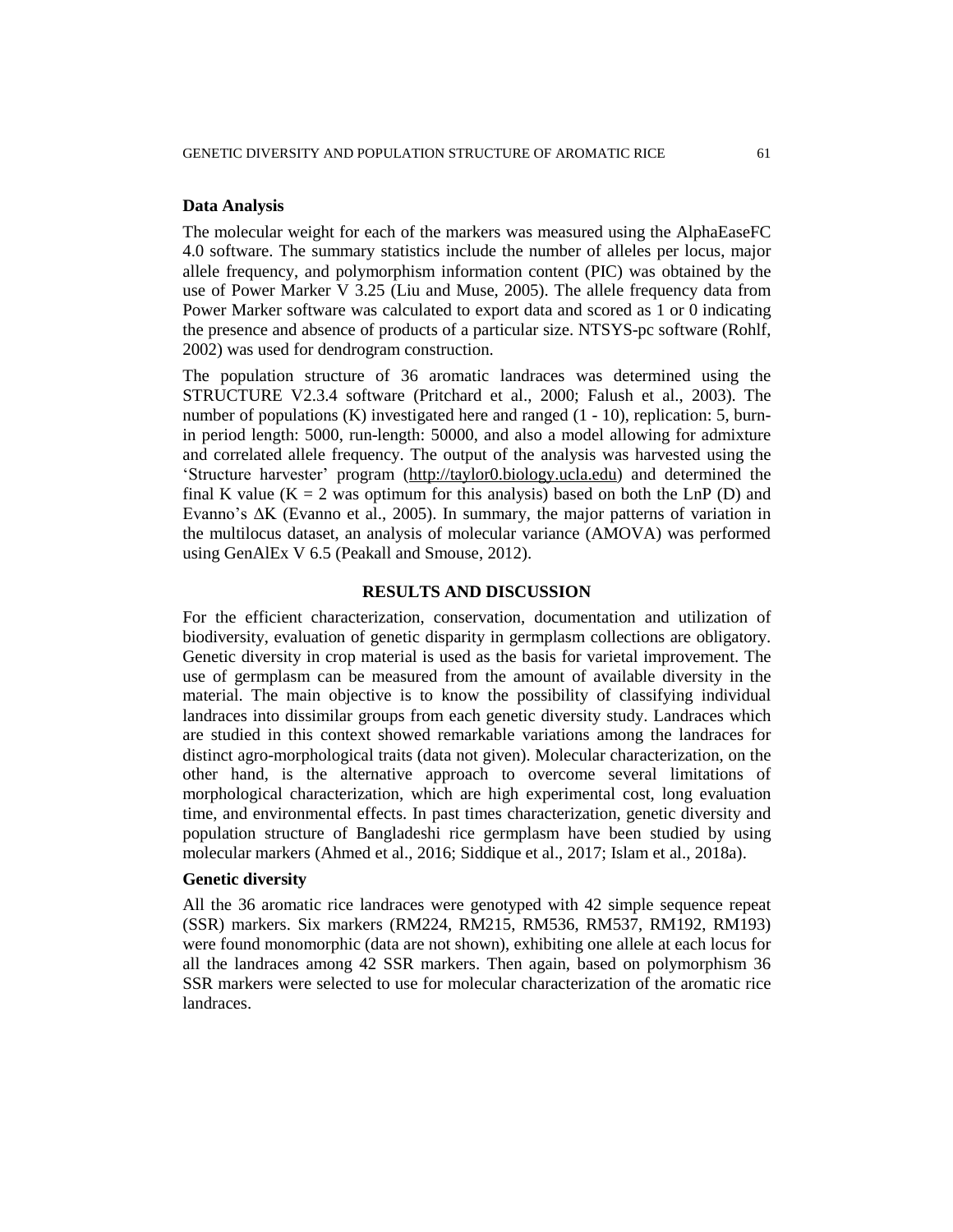A total of 109 alleles were identified at 36 SSR markers over 36 aromatic landraces (Table 2). RM496 (262 bp) produced the maximum amplicon size and RM413 (66 bp) was the minimum. In the case of RM489 (242-315 bp), a maximum range of band sizes was found and succeeded by RM496 (262-314 bp) and RM474 (227-292 bp), respectively. The number of alleles per locus ranged from 2 alleles (RM178, RM507, RM510, RM447, RM282, RM487, RM554, RM542, RM500, RM560, RM342, RM553 and RM20) to 5 alleles (RM474), with an average of 3.03 alleles across the 36 loci. The PIC values differed from 0.14 (RM500, RM554) to 0.69 (RM496), with the 0.41 average. SSRs which have higher PIC values have a higher number of alleles. Lower PIC value shows that the landraces under study are closely allied, whereas the higher value of PIC stipulates the higher array of materials which is the utmost need for the new variety development. RM496 primer had the highest PIC (0.69) value and the number of alleles (5) were highest. It detected the maximum level of polymorphism. Therefore, RM496 marker confirmed that it was the best marker for characterizing the studied landraces. The most common allele was ranged from 31.00% (RM496) to 96.00% (RM500, RM554) at each locus. On average, 64.33% of the 36 rice landraces shared a common major allele at any given locus. The DNA figuration of 36 aromatic rice landraces by RM447 is demonstrated(Fig. 1).

From the present study, the genetic diversity is similar to earlier report (Islam et al., 2018a); where investigators identified 3.11 alleles per locus and an average PIC value of 0.29 among 113 aromatic rice germplasm. Correspondingly, 88 Indian rice varieties were collected from different agro-climatic regions of India having 3 alleles per locus with a mean PIC value of 0.41, also reported by Yadav et al. (2013). Again, the average PIC value of 0.44 was observed by Chakhonkaen et al. (2012) among 43 Thai and 57 IRRI germplasm of rice. Further, Ahmed et al. (2016) found 350 alleles from similarly named rice germplasm using 45 SSR markers and several alleles per locus ranged from 3 to 14 with an average of 7.8 which was higher than the present study. On the other hand, a marginally lower genetic diversity was disclosed among 40 rice accessions of Pakistan with an average of 2.75 alleles per locus and an average PIC value of 0.38 (Shah et al., 2013).

Again, a lower SSR diversity was found in a study with thirty-six (36) polymorphic HvSSRs where they identified 2.22 alleles per locus and mean PIC value of 0.25 in 375 Indian rice genotypes gathered from totally different areas of India (Singh et al., 2013). In this study, the PIC values projected that RM496 might be the leading marker for diversity analysis of aromatic rice germplasm, followed by RM214, RM474 and RM567 were probably the least potent markers  $(>0.60)$ . So, these microsatellite markers may be useful tools for the upcoming genetic studies of rice germplasm.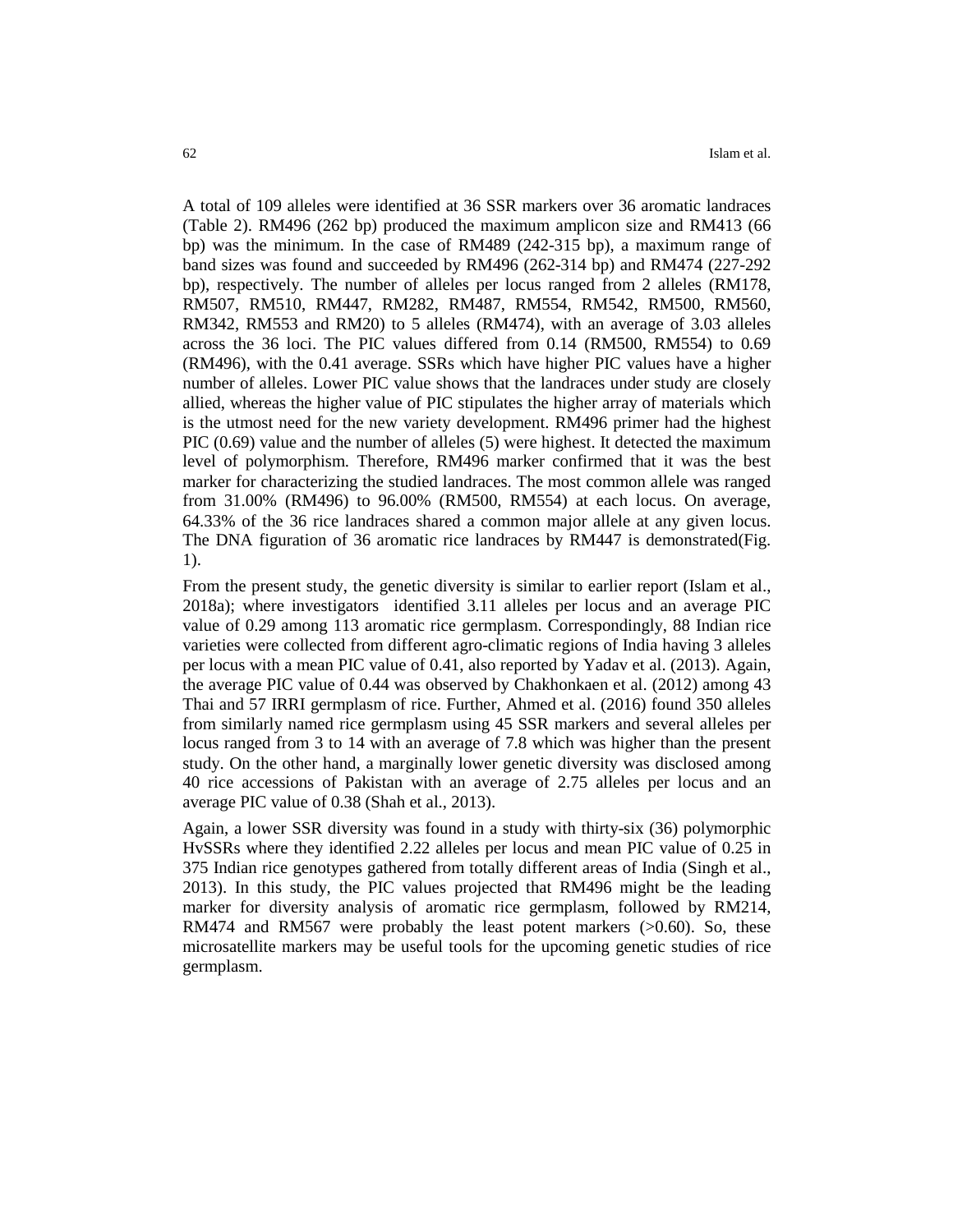Table 2. Allele number, allele size and frequency, gene diversity and polymorphism information content (PIC) found among 36 similar named aromatic rice landraces for 36 microsatellite markers

| Markers         | Chromoso<br>me No. | Position<br>(cM)         | Motif*                        | Allele<br>No.  | No. of<br>Unique<br>allele | Size<br>range<br>(bp) | Size<br>(bp) | Freq<br>(% ) | Gene<br>diversity | PIC  |
|-----------------|--------------------|--------------------------|-------------------------------|----------------|----------------------------|-----------------------|--------------|--------------|-------------------|------|
| RM1             | $\mathbf{1}$       | 29.7                     | (GA)26                        | 5              | $\mathbf{1}$               | 82-122                | 122          | 64.00        | 0.55              | 0.51 |
| RM489           | 3                  | 29.2                     | (ATA)8                        | 4              | $\overline{c}$             | 242-315 242 78.00     |              |              | 0.37              | 0.33 |
| <b>RM39</b>     | 5                  | 87.7                     | (CT)17CCA(TC)3                | 3              | $\mathbf{1}$               | 102-118 118 69.00     |              |              | 0.44              | 0.36 |
| RM178           | 5                  | 118.8                    | (GA)5(AG)8                    | $\mathfrak{2}$ | $\boldsymbol{0}$           | 116-121 121 86.00     |              |              | 0.24              | 0.21 |
| RM507           | 5                  | $\overline{a}$           | (AAGA)7                       | $\overline{c}$ | $\boldsymbol{0}$           | 242-250 250 83.00     |              |              | 0.28              | 0.24 |
| <b>RM510</b>    | 6                  | 20.8                     | (GA)15                        | $\overline{c}$ | $\mathbf{0}$               | 112-120 120 89.00     |              |              | 0.20              | 0.18 |
| RM223           | 8                  | 80.5                     | (CT)25                        | $\overline{4}$ | $\mathbf{0}$               | 153-168 168 56.00     |              |              | 0.61              | 0.56 |
| RM447           | 8                  | 124.6                    | (CTT)8                        | $\mathfrak{2}$ | $\boldsymbol{0}$           | 105-112 112 67.00     |              |              | 0.44              | 0.35 |
| <b>RM105</b>    | 9                  | 32.1                     | (CCT)6                        | 3              | $\boldsymbol{0}$           | 128-140 140 53.00     |              |              | 0.61              | 0.54 |
| RM316           | 9                  | 1.8                      | $(GT)8-$<br>(TG)9(TTTG)4(TG)4 | 4              | $\overline{0}$             | 184-205 184 50.00     |              |              | 0.65              | 0.59 |
| RM474           | 10                 | $\overline{\phantom{a}}$ | (AT)13                        | 5              | 1                          | 227-292 227 47.00     |              |              | 0.68              | 0.64 |
| <b>RM552</b>    | 11                 | 40.6                     | (TAT)13                       | 3              | $\boldsymbol{0}$           | 172-224 172 53.00     |              |              | 0.54              | 0.45 |
| RM262           | 2                  | 103.3                    | (CT)16                        | 3              | $\boldsymbol{0}$           | 149-165               |              | 149 69.00    | 0.47              | 0.43 |
| <b>RM16</b>     | 3                  | 131.5                    | (TCG)5(GA)16                  | 3              | $\mathbf{0}$               | 186-237 186 72.00     |              |              | 0.43              | 0.37 |
| <b>RM282</b>    | 3                  | 100.6                    | (GA)15                        | $\mathfrak{2}$ | $\boldsymbol{0}$           | 138-145               |              | 136 75.00    | 0.38              | 0.30 |
| <b>RM487</b>    | 3                  | 127.9                    | (AC)10                        | $\mathfrak{2}$ | $\boldsymbol{0}$           | 175-181               |              | 175 78.00    | 0.35              | 0.29 |
| <b>RM554</b>    | 3                  | 100.6                    | (GA)14                        | $\mathfrak{2}$ | $\boldsymbol{0}$           | 250-257 257 92.00     |              |              | 0.15              | 0.14 |
| <b>RM518</b>    | $\overline{4}$     | 25.5                     | (TC)15                        | 3              | $\boldsymbol{0}$           | 154-169               |              | 169 75.00    | 0.40              | 0.35 |
| RM567           | $\overline{4}$     | 153.6                    | (GA)21                        | $\overline{4}$ | $\mathbf{0}$               | 240-266 261           |              | 36.00        | 0.69              | 0.63 |
| RM334           | 5                  | 141.8                    | (CTT)20                       | 3              | $\mathbf{0}$               | 178-191               | 178          | 64.00        | 0.50              | 0.42 |
| RM413           | 5                  | 26.7                     | (AG)11                        | $\overline{4}$ | $\mathbf{0}$               | 66-106                | 66           | 64.00        | 0.54              | 0.51 |
| RM190           | 6                  | 7.4                      | (CT)11                        | 3              | $\overline{0}$             | 115-135               | 135          | 56.00        | 0.57              | 0.51 |
| RM <sub>2</sub> | 7                  | 36.1                     | (GA)13                        | 3              | $\mathbf{1}$               | 140-155               |              | 155 78.00    | 0.36              | 0.31 |
| RM214           | 7                  | 34.7                     | $(CT)$ 14                     | 5              | $\mathbf{1}$               | 120-142 120 36.00     |              |              | 0.73              | 0.68 |
| <b>RM542</b>    | 7                  | 34.7                     | (CT)22                        | $\overline{2}$ | $\overline{0}$             | 95-138                | 138          | 58.00        | 0.49              | 0.37 |
| <b>RM320</b>    | 7                  | 62.5                     | (AT)11GTAT(GT)13              | 3              | $\mathbf{0}$               | 135-170               |              | 170 67.00    | 0.49              | 0.42 |
| <b>RM500</b>    | 7                  | 36.1                     | (AAG)9                        | $\overline{c}$ | $\mathbf{0}$               | 240-252 252 92.00     |              |              | 0.15              | 0.14 |
| RM560           | 7                  | 54.2                     | (CT)12                        | $\overline{c}$ | $\mathbf{0}$               | 228-235 235 56.00     |              |              | 0.49              | 0.37 |
| <b>RM72</b>     | 8                  | 60.9                     | (TAT)5C(ATT)15                | 3              | $\boldsymbol{0}$           | 180-198 180 61.00     |              |              | 0.51              | 0.43 |
| RM342           | 8                  | 78.4                     | (CAT)12                       | $\overline{c}$ | $\boldsymbol{0}$           | 134-157 141 75.00     |              |              | 0.38              | 0.30 |
| RM553           | 9                  | 76.7                     | (CT)10                        | $\overline{c}$ | $\boldsymbol{0}$           | 174-184 172 61.00     |              |              | 0.48              | 0.36 |
| RM496           | 10                 | 113                      | (TC)14                        | $\overline{4}$ | $\boldsymbol{0}$           | 262-314 262 31.00     |              |              | 0.74              | 0.69 |
| RM21            | 11                 | 85.7                     | (GA)18                        | $\overline{4}$ | $\mathbf{1}$               | 135-160 160 53.00     |              |              | 0.62              | 0.55 |
| <b>RM206</b>    | 11                 | 102.9                    | (CT)21                        | $\overline{4}$ | 1                          | 134-172 172 61.00     |              |              | 0.54              | 0.48 |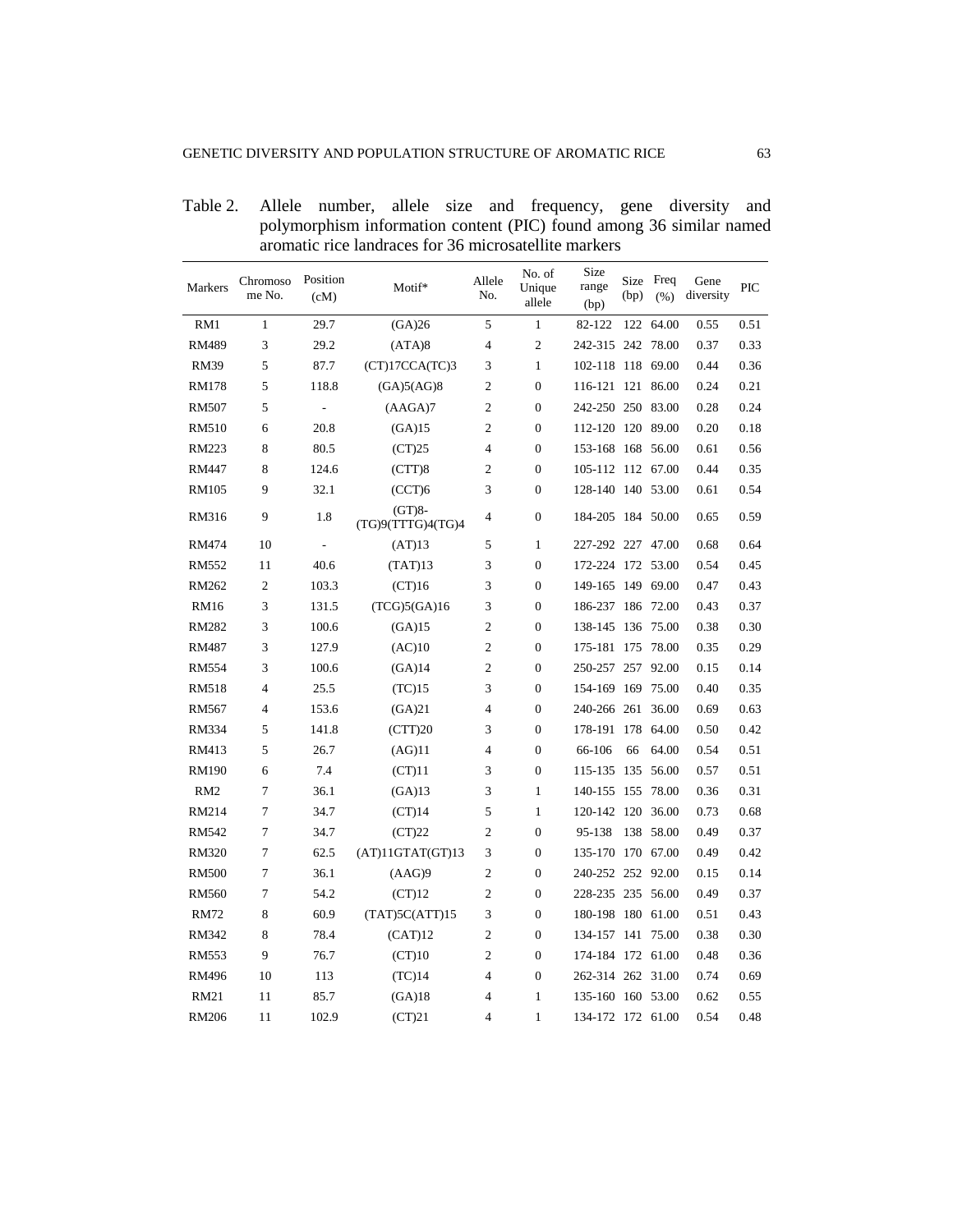| <b>Markers</b> | Chromoso<br>me No. | Position<br>(cM) | Motif*       | Allele<br>No. | No. of<br>Unique<br>allele | Size<br>range<br>(bp) | Size<br>(bp) | Freq<br>(%) | Gene<br>diversity | <b>PIC</b> |
|----------------|--------------------|------------------|--------------|---------------|----------------------------|-----------------------|--------------|-------------|-------------------|------------|
| RM224          | 11                 | 120.1            | (AAG)8(AG)13 | 3             | $\theta$                   | 136-156 156 53.00     |              |             | 0.54              | 0.47       |
| <b>RM20</b>    | 12                 | ٠                | (ATT)14      | 2             | $\mathbf{0}$               | 220-235 235 58.00     |              |             | 0.49              | 0.37       |
| Total          |                    |                  |              | 109           | 9                          |                       |              | 6236 2316   | 17.1              | 14.85      |
| Min            |                    |                  |              | 2             |                            |                       | 66           | 31          | 0.15              | 0.14       |
| Mean           |                    |                  |              | 3.03          |                            |                       | 173.<br>22   | 64.33       | 0.48              | 0.41       |
| Max            |                    |                  |              | 5             |                            |                       | 262          | 92          | 0.74              | 0.69       |

Unique alleles are valuable as they may be effectively indicative of particular landraces and also for a breeding purpose. Additionally, eight markers magnified nine unique alleles among 36 markers. Here, the RM1 magnified the 122 bp allele which was distinct to the Begunbichi landrace (B5). Again, the RM489 intensified the particular alleles of 248 and 315 bp in the landraces namely Chiniguri (C6) and Kataribhog (K1), respectively. The prominent aromatic rice landraces "Chinigura (C2)" was exclusively identified by RM39, "Kataribhog (K3)" by RM474 and "Kataribhog (K18)" by RM2. Normally, the higher number of unique alleles in germplasm indicates as a reservoir of novel alleles. Some unique alleles per locus varied from 1 to 2 (Table 2). The application of of unique alleles for molecular characterization of crop has been reported earlier (Das et al., 2013; Islam et al., 2018a). Among Basmati and non-Basmati rice varieties, Saini et al*.* (2004) noticed 58 unique alleles (36.2%).



Figure 1. Gel picture of marker RM447 showing banding pattern in 36 aromatic rice landraces (L= DNA Laddaer 50 bp)

#### **Genetic distance-based analysis**

The genetic distance-based results in the UPGMA cluster analysis revealed two major clusters in the 36 genotypes at a coefficient of 0.45 in SSR and the similarity coefficient value ranged from 0.33 to 0.97 in SSR which is an indication of the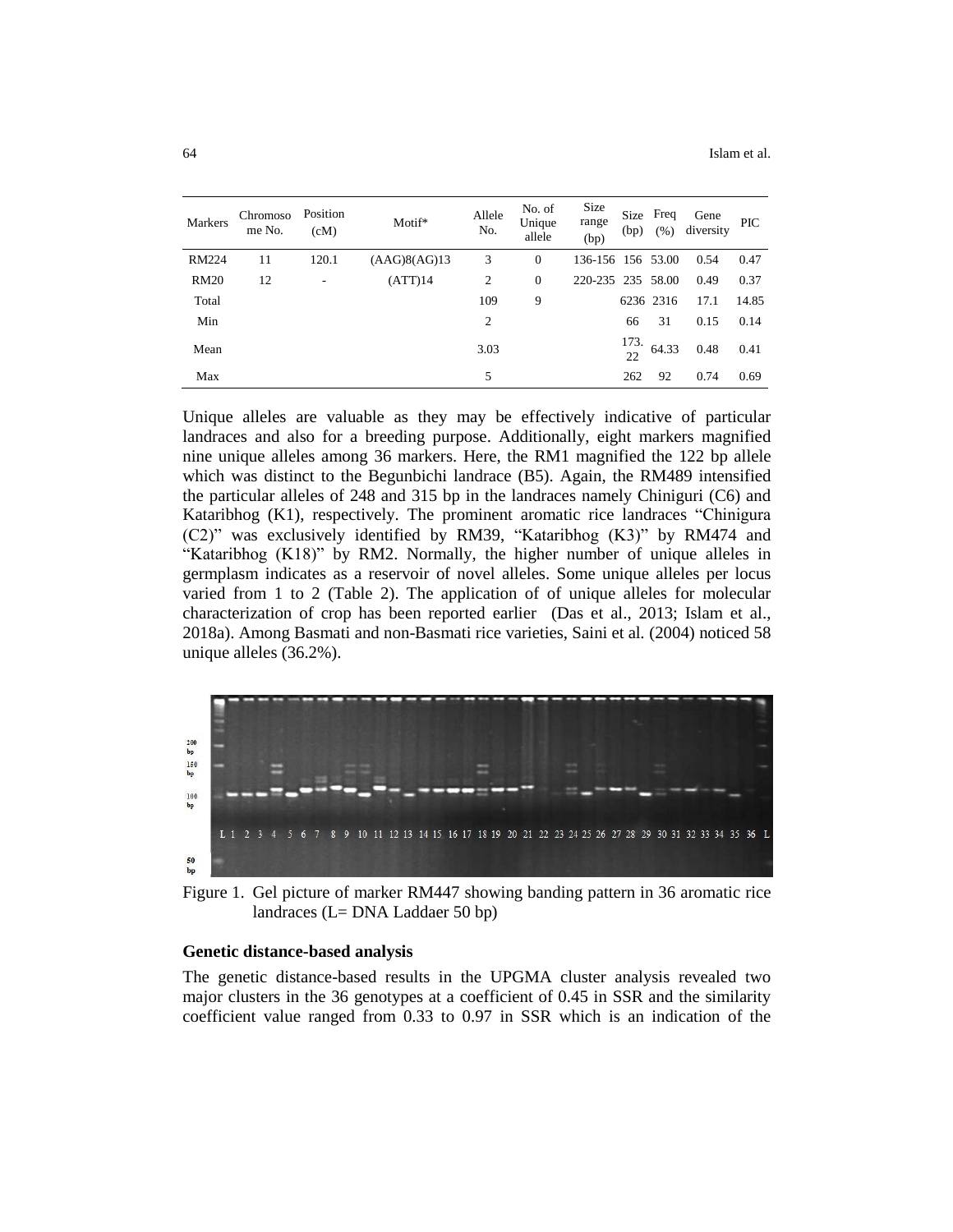genetic variation among the accessions based on the SSR primers (Fig. 2). Cluster I consisted of 11 aromatic landraces (C1, C2, C3, C5, S4, B5, K1, K11, K12, K13 and K17). Again, cluster I was further divided into 2 sub-clusters (A and B). Sub-cluster A, incorporated popular landraces viz, Chinigura group (C1, C2, C3 and C5), S4 and B5. Sakkorkhana (S4) and Begunbichi (B5) are popular T. Aman landraces from Jhalakati and Faridpur districts of Bangladesh. Sub cluster-B consisted of Kataribhog group (K1, K11, K12, K13 and K17) from Mymensingh, Gazipur and Dinajpur district. Again, cluster II was further divided into 2 subclusters (A and B). Sub cluster-A, included 24 local popular aromatic landraces and sub-cluster-B consisted of one landrace namely Kataribhog (K18) from Sylhet. Kataribhog group (K4 and K5) aromatic landraces have high similarity and close placed in phylogenetic tree analyses. In previous study, Islam et al. (2018a) found three (3) major clusters and few sub-clusters through the UPGMA cluster analysis among 113 aromatic rice landraces.



Figure 2. An UPGMA cluster dendrogram showing the genetic relationships between 36 aromatic rice landraces of Bangladesh based on the alleles detected by 36 microsatellite markers.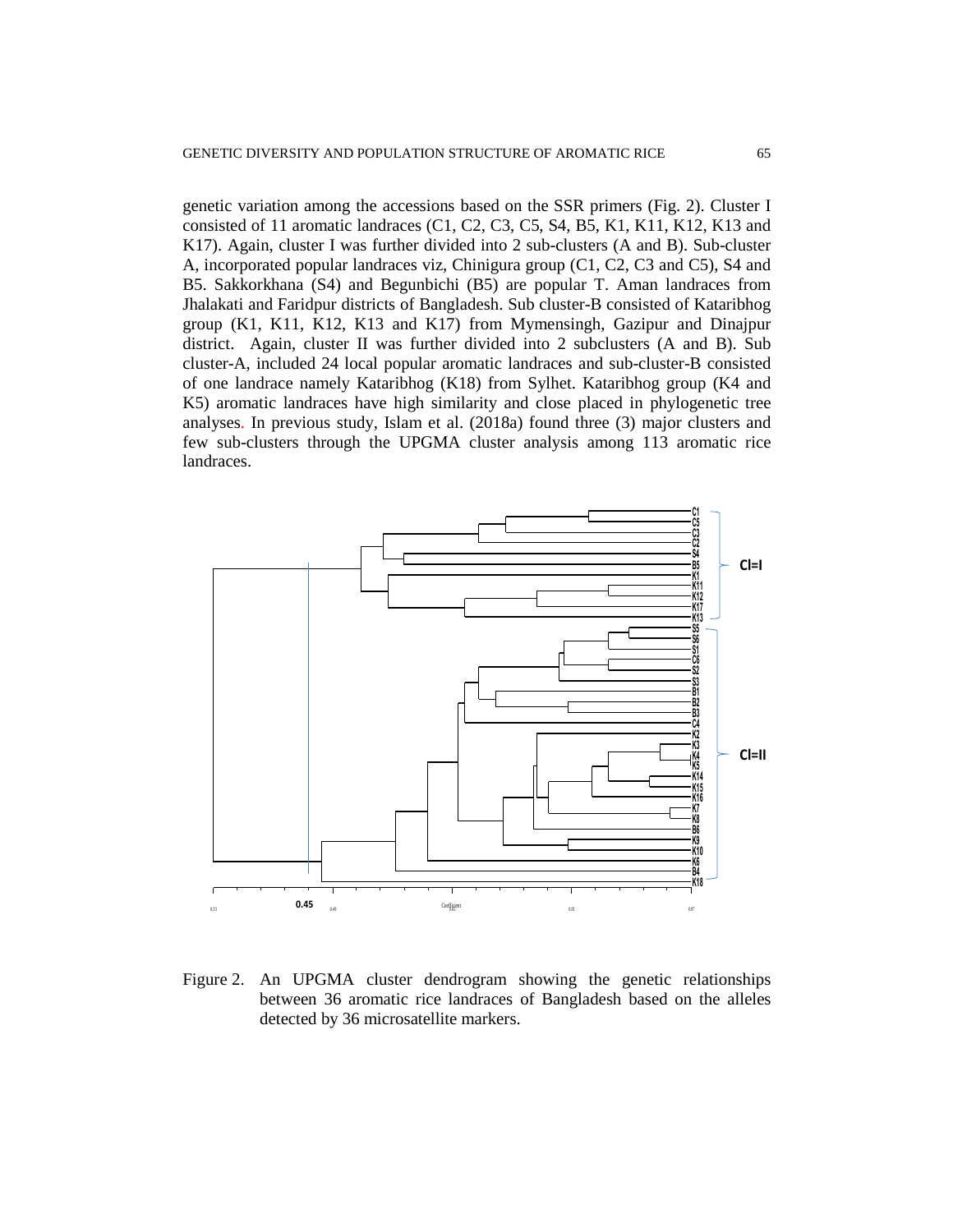#### **Model-based population structure**

The population structure analysis declared the log-likelihood value (ΔK) maximized to the highest value of at  $K = 2$  (Fig. 3), demonstrating a sharp peak expressing the classification of entire landraces into two specific sub-groups, here denoted as Group A and Group B, respectively.



Figure 3. Representation of population structure dividing the landraces in two subgroups based on K value.

To find out the number of pure and admixed individuals, populations were studied. The population Group A (red colour, Fig. 4) and Group B (green colour, Fig. 4) representing 27.78% (10) and 72.22% (26) of aromatic landraces used in structure analysis, respectively. Overall, 05 (13.89%) admixed landraces were found at  $K = 2$ . It may be noted that Group A had 12 aromatic accessions with 10 pure and 2 admixed landraces and Group B had 24 aromatic accessions with 21 pure and 3 admixed landraces. The population grouping through structural analysis and distancebased clustering demonstrated a similar result.

The Bayesian clustering approach implements to choose the number of groups with peak log-likelihood (Lu et al., 2005). From different rice diversity panels, population structure analysis has marked different numbers of sub-groups, ranged from 2 to 8 (Garris et al., 2005; Das et al., 2013; Islam et al., 2018b). With the help of structure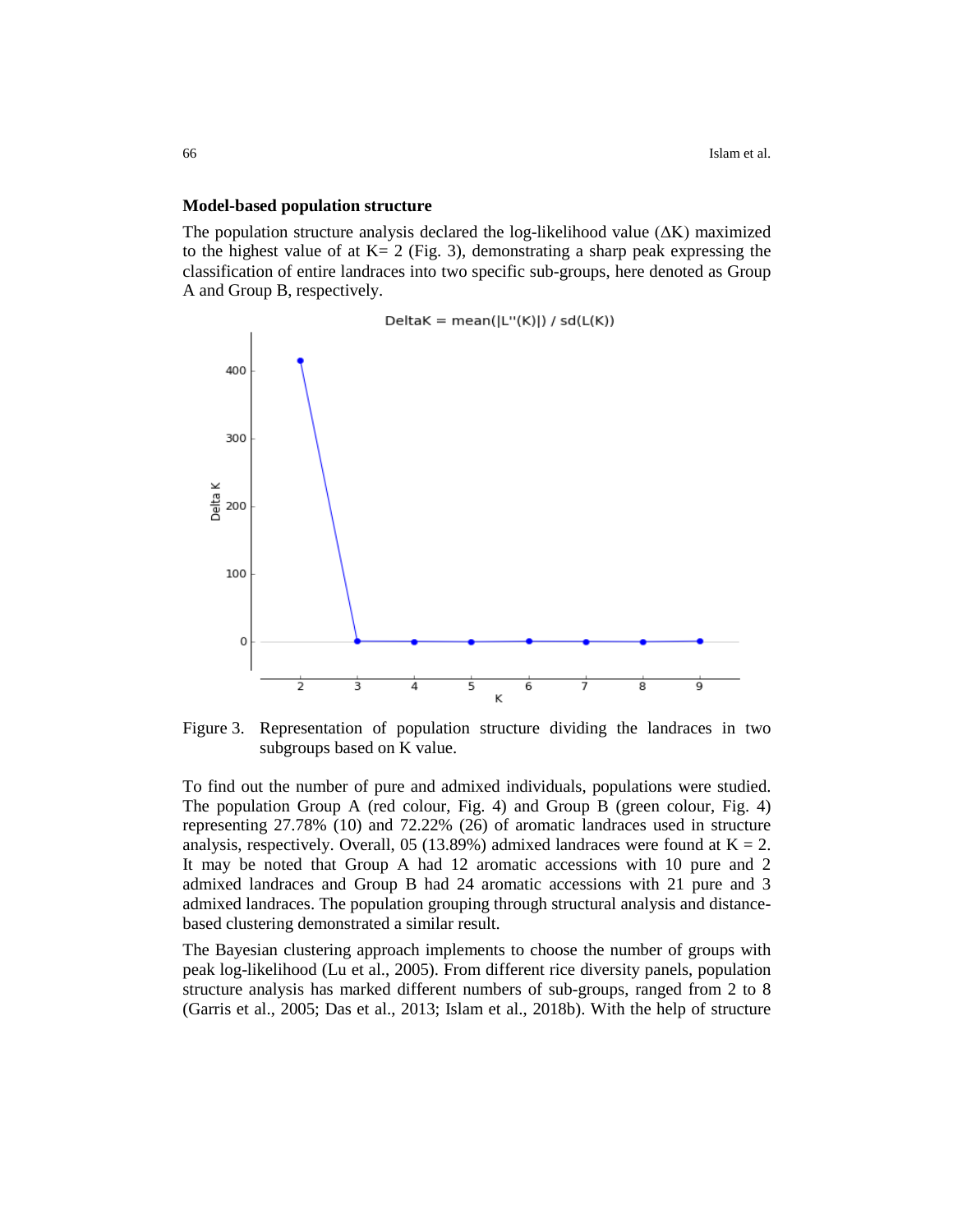analysis, the 36 aromatic accessions of this study were investigated into two important groups and disclosed an adequately consistent genetic liaison with the dendrogram.

From this study, QTLs/genes mapping can be constructed by using the diverse landraces and highly polymorphic SSR markers that have been determined for different physicochemical quality traits. Finally, it can be wrapped up that similarly named aromatic rice landraces need to be preserved in genebank.



Figure 4. Population structure at  $K = 2$  to  $K = 10$  of 36 aromatic rice landraces based on genotypic data using 36 microsatellite markers.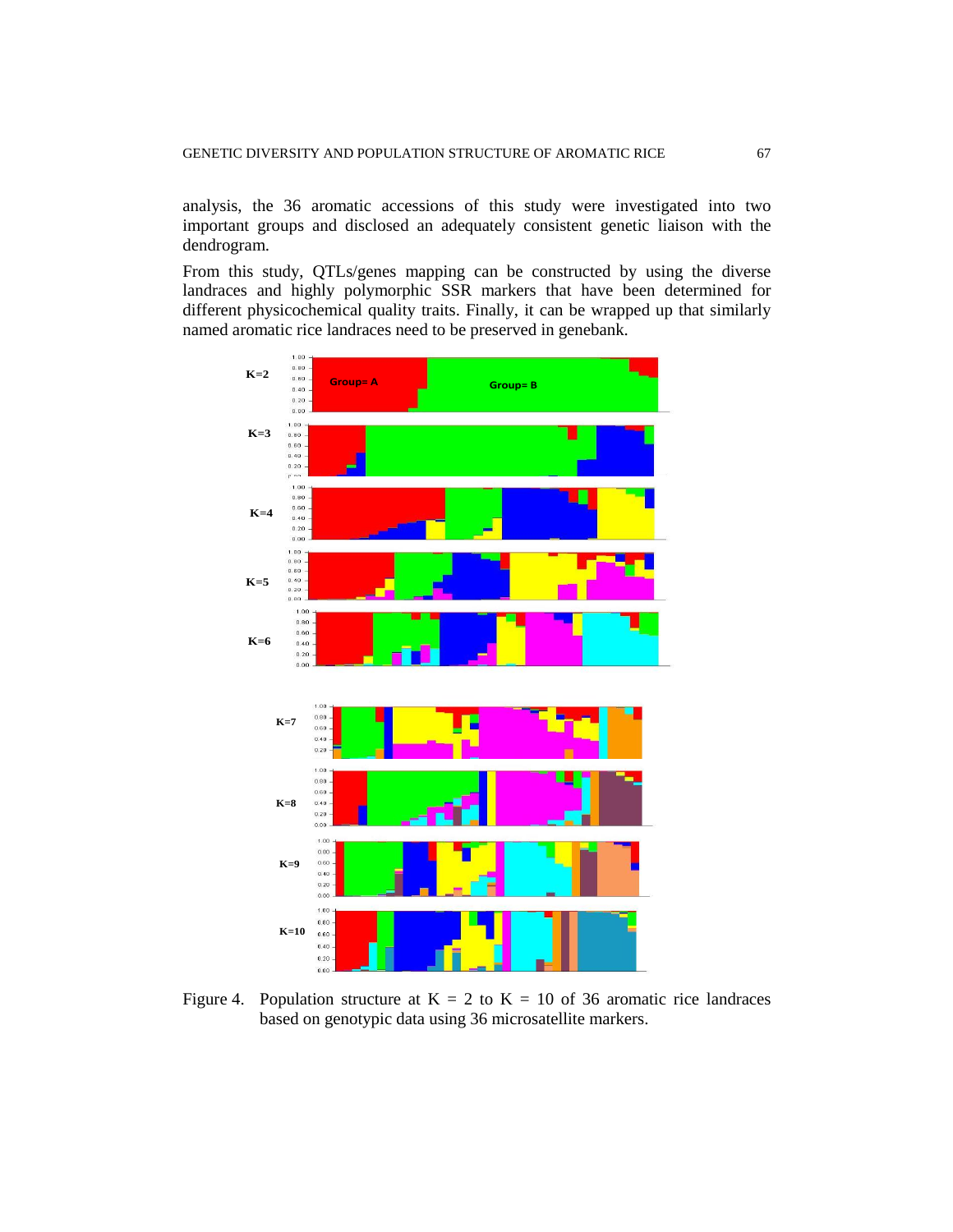## **Analysis of molecular variance (AMOVA) from the model-based approach**

From the structural analysis, two populations were consequently demonstrating to AMOVA to determine the fluctuation across and within populations. In the time, 11% variance was recorded across populations for individuals, 87% variance among, and 1% within were found (Fig. 5, Table 3). Mostly, by using the phylogenetic treebased similarity coefficient distribution as well as the structure analysis, results from the AMOVA complied with findings achieved.



Figure 5. Analysis of molecular variance (AMOVA) of 36 aromatic rice landraces using 36 SSR markers.

| Table 3. Analysis of molecular variance (AMOVA) of aromatic landraces available |
|---------------------------------------------------------------------------------|
| in Bangladesh                                                                   |

| Source                  | Degree<br>freedom | Sum<br>Square | Mean<br>Square | Estimated<br>Variance | % Variance |
|-------------------------|-------------------|---------------|----------------|-----------------------|------------|
| <b>Among Population</b> |                   | 50.521        | 50.521         | 1.060                 | 11%        |
| Among Individual        | 34                | 564.104       | 16.591         | 8.233                 | 87%        |
| Within Individual       | 36                | 4.500         | 0.125          | 0.125                 | 1%         |
| Total                   | 71                | 619.125       |                | 9.418                 | 100%       |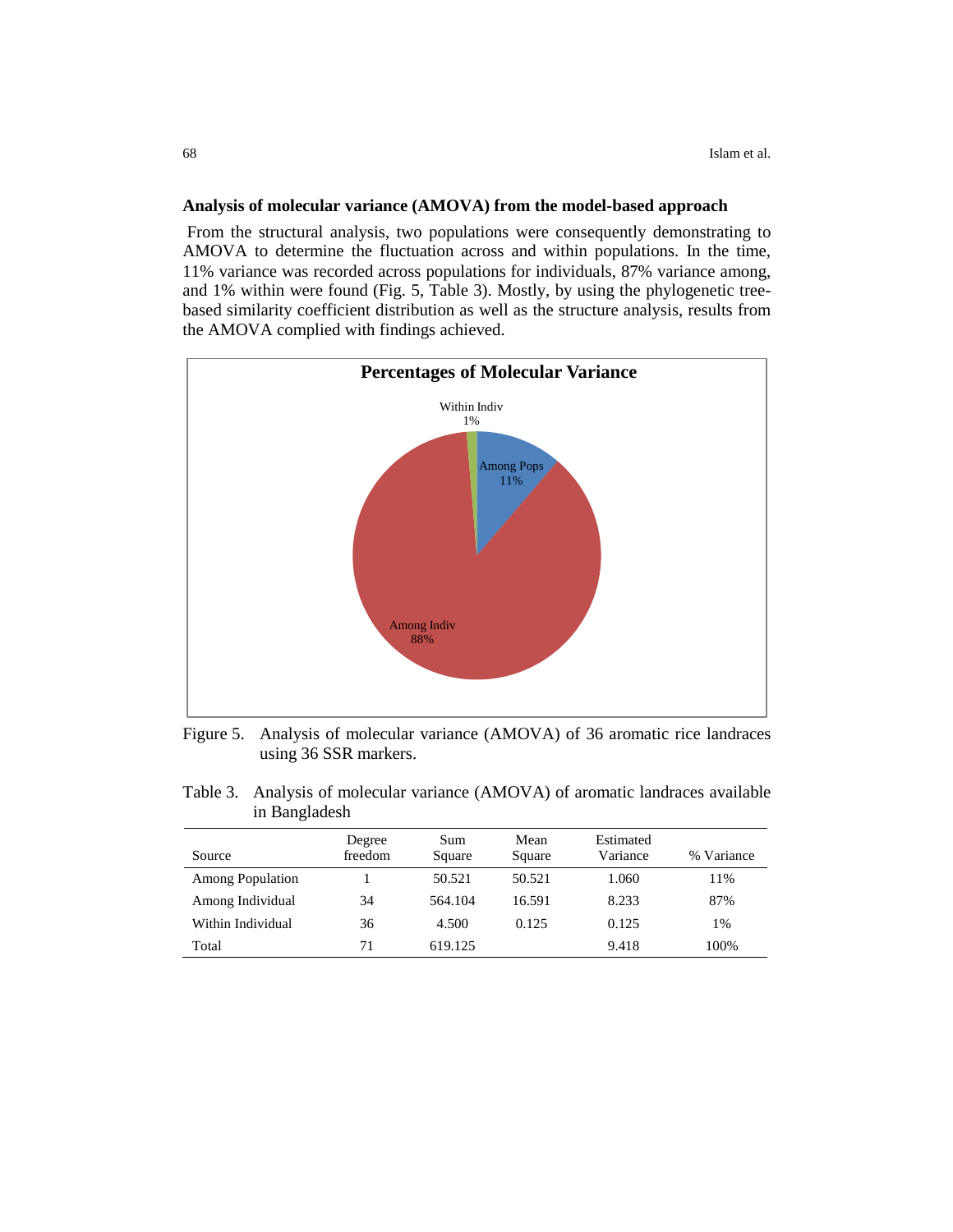#### **CONCLUSION**

An enormous genetic variability at molecular level revealed in this study. Analysis of population structure from the SSR markers grouped all the landraces into 2 groups according to geographical district or origin. Besides, 2 groups were also constructed using SSR markers data clustering analysis. Hence, the most divergent landraces obtained in this study can be utilized for the future aromatic rice breeding programme. Also, from this study, the diverse landraces and highly polymorphic SSR markers which have been identified can be used for QTLs/genes mapping for different physicochemical quality traits. Finally, it can be concluded that similarly named aromatic rice landraces need to be preserved in Genebank as they contain profuse genetic variation and can exploit tremendously in future breeding program.

#### **ACKNOWLEDGMENT**

The authors are grateful for the financial support provided by the Bangladesh Rice Research Institute (BRRI) through the Ministry of Agriculture, Bangladesh.

## **CONFLICT OF INTEREST**

There is no conflict of interest.

#### **REFERENCES**

- Ahmed, M.S.U., Khalequzzaman, M., Bashar, M.K. and Shamsuddin, A.K.M. (2016). Agromorphological, physico-chemical and molecular characterization of rice germplasm with similar names of Bangladesh. *Rice Science,* 23(4): 211-218.
- Bradbury, L.M.T., Gillies, S.A., Brushett, D.J., Waters, D.L.E. and Henry, R.J. (2008). Inactivation of an aminoaldehyde dehydrogenase is responsible for fragrance in rice. *Plant Molecular Biology*, 68: 439-449.
- Bradbury, L.M.T., Fitzgerald, T.L., Henry, R.J., Jin, Q. and Waters, D.L.E. (2005). The gene for fragrance in rice. *Plant Biotechnology Journal*, 3: 363-370.
- Chakhonkaen, S., Pitnjam, K., Saisuk, W., Ukoskit, K. and Muangprom, A. (2012). Genetic structure of Thai rice and rice accessions obtained from the International Rice Research Institute. *Rice,* 5: 19.
- Choudhury, B., Khan, M.L. and Dayanandan, S. (2013). Genetic structure and diversity of indigenous rice varieties (*Oryza sativa*) in Eastern Himalayan region of Northeast India. *Springer Plus*, 2: 228-237.
- Das, B., Sengupta, S., Parida, S.K., Roy, B., Ghosh, M., Prasad, M. and Ghose, T.K. (2013). Genetic diversity and population structure of rice landraces from Eastern and North Eastern States of India. *BMC Genetics,*14: 71.
- Evanno, G., Regnaut, S. and Goudet, J. (2005). Detecting the number of clusters of individuals using the software STRUCTURE: a simulation study. *Molecular Ecology*, 14: 2611-2620.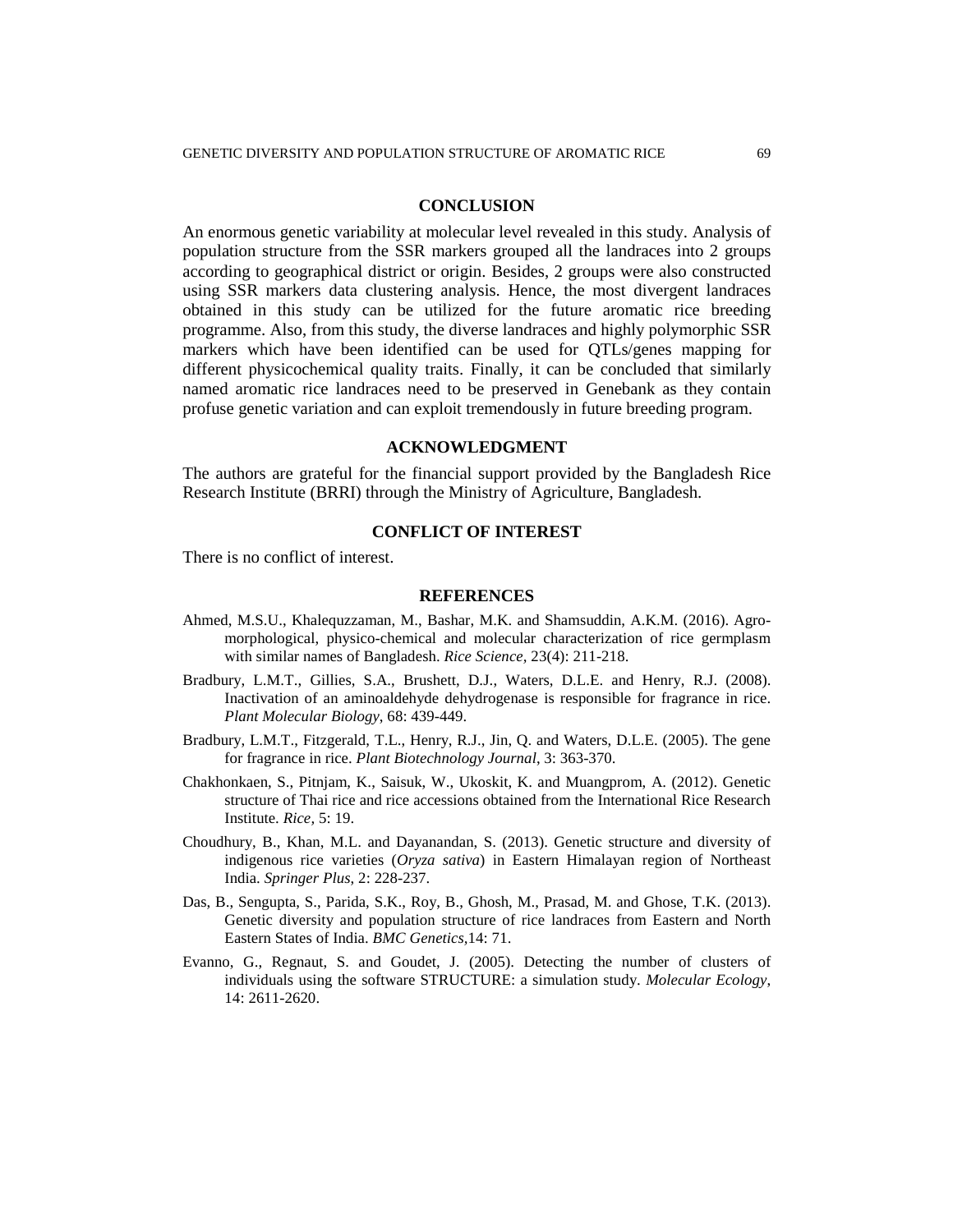- Falush, D., Stephens, M. and Pritchard, J.K. (2003). Inference of population structure using multilocus genotype data: linked loci and correlated allele frequencies. *Genetics*, 164: 1567-1587.
- Garris, A.J., Tai, T.H., Coburn, J., Kresovich, S. and McCouch, S. (2005). Genetic structure and diversity in *Oryza sativa* L. *Genetics*, 169:1631-1638.
- Hamid, A., Uddin, N., Haque, M. and Haque, E. (1982). *Deshi Dhaner Jat (Bangla)*. Publication no.59. Bangladesh Rice Research Institute, Gazipur, Bangladesh.
- Islam, M.Z., Khalequzzaman, M., Bashar, M.K., Ivy, N.A., Mian, M.A.K., Pittendrigh, B.R., Haque, M.M. and Ali, M.P. (2018a). Variability assessment of aromatic rice germplasm by pheno-genomic traits and population structure analysis. *Scientific Reports*, 8: 9911.
- Islam, M.Z., Khalequzzaman, M., Prince, M.F.R.K., Siddique, M.A., Rashid, E.S.M.H., Ahmed, M.S.U., Pittendrigh, B.R. and Ali, M.P. (2018b). Diversity and population structure of red rice germplasm in Bangladesh. *PLoS ONE*, 13(5): e0196096.
- Islam, M.Z., Khalequzzaman, M., Bashar, M.K., Ivy, N.A., Haque, M.M. and Mian, M.A.K. (2016). Variability assessment of aromatic and fine rice germplasm in Bangladesh based on quantitative traits. *The Scientific World Journal*, 2016, Article ID 2796720.
- Islam, M.Z., Siddique, M.A., Akter, N., Prince, M.F.R.K., Islam, M.R., Anisuzzaman, M. and Mian, M.A.K. (2019). Morpho-molecular divergence of restorer lines for hybrid rice (*Oryza sativa* L.) development. *Cereal Research Communication,* 47(3): 531-540.
- Khush, G.S. (2000). Taxonomy and Origin of Rice. *In:* Singh, R.K., U.S. Singh and G.S. Khush (Ed.), *Aromatic rice*. Oxford and IBH, New Delhi. Pp. 5-13.
- Liu, K. and Muse, S.V. (2005). Power Marker: an integrated analysis environment for genetic marker analysis. *Bioinformatics*, 21(9): 2128-9.
- Lu, H., Redus, M.A., Coburn, J.R., Rutger, J.N. and McCouch, S.R. (2005). Population structure and breeding patterns of 145 U.S. rice cultivars based on SSR marker analysis. *Crop Science,* 45: 66-76.
- McCouch, S.R., Teytelman, L., Xu, Y., Lobos, K.B., Clare, K., Walton, M., Fu, B., Maghirang, R., Li, Z., Xing, Y., Zhang, Q., Kono, I., Yano, M., Fjellstrom, R., DeClerk, G., Schneider, D., Cartinhour, S., Wari, D. and Stein, L. (2002). Development and mapping of 2240 new SSR markers for rice (*Oryza sativa* L.). *DNA Research,* 9: 199-207.
- Peakall, R. and Smouse, P.E. (2012). GenAlEx 6.5: genetic analysis in excel. Population genetic software for teaching and research-an update. *Bioinformatics*, 28: 2537-2539.
- Powell, W., Machray, G.C. and Provan, J. (1996). Polymorphism revealed by simple sequence repeats. *Trends in Plant Science*, 1: 215-222.
- Pritchard, J.K., Stephens, M. and Donnelly, P. (2000). Inference of population structure using multilocus genotype data. *Genetics*.155: 945-959.
- Rohlf, F.J. (2002). NTSYS-pc. Numerical taxonomy and multivariance analysis system version 2.1. New York, USA: Exeter Software.